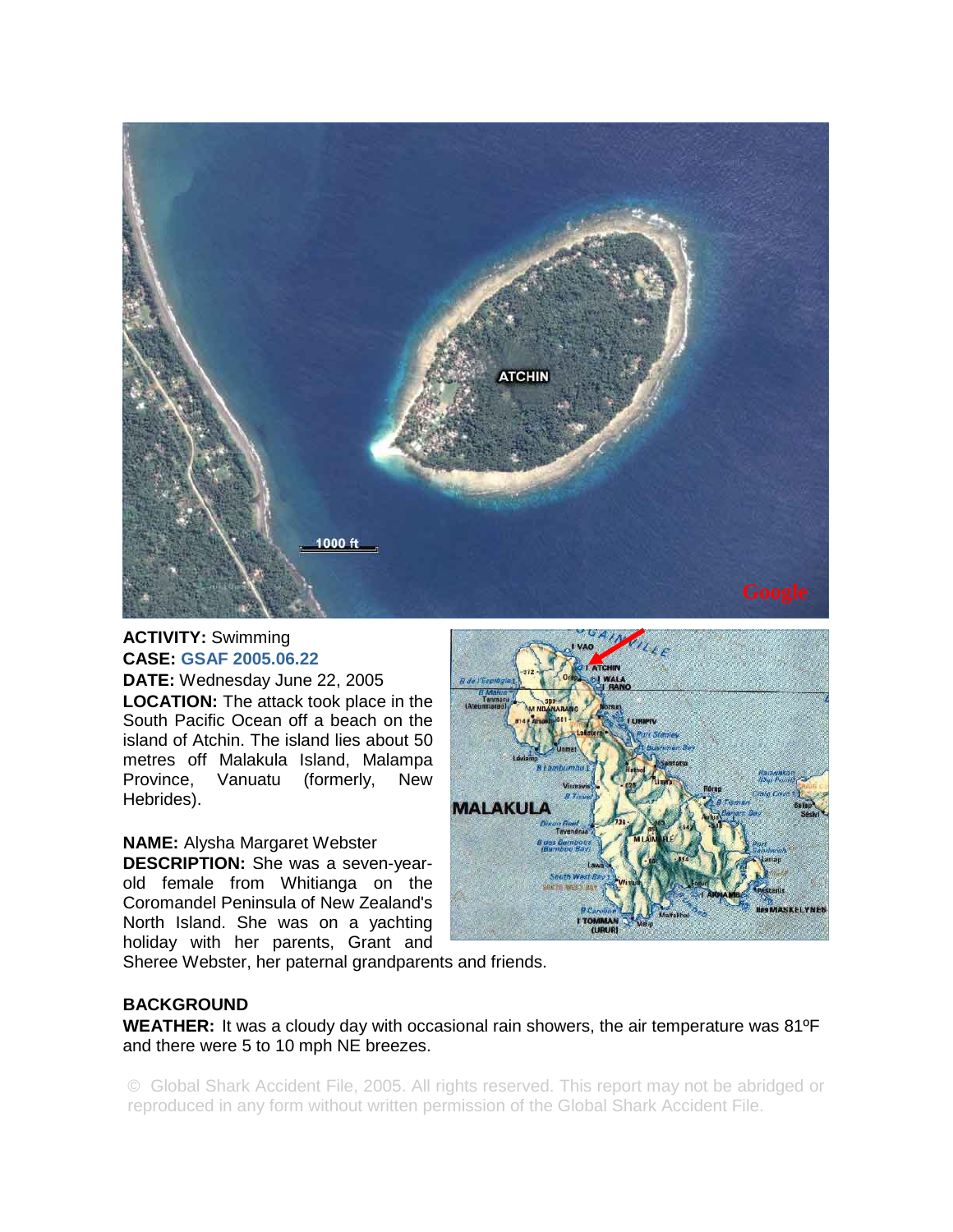**MOON PHASE:** Full moon, 100% of the moon's visible disk was illuminated.

**SEA CONDITIONS:** The water was clear.

**ENVIRONMENT:** Vanuatu, a chain of 83 islands in the southwest Pacific between New Caledonia and Fiji, is a popular holiday destination for New Zealanders. Malakula is well known for shark attacks and a number of local children have been killed over the years in similar circumstances. Local yachties say that bay is so notorious for sharks it is marked on maps as an area where people should not swim. A local tour operator on the mainland, Peter Fidelio, said tourists were always warned not to swim at Atchin Island. "People here realise it's not safe," said Fidelio Port Vila Press. High Commissioner Paul Willis said it was customary to check with a local chief or village to see if it was safe to swim in nearby waters. "In this case, I understand there were local people around, so clearly the family might have had some reason to expect that it wasn't going to be too dangerous," Willis told Radio New Zealand.

## **DISTANCE FROM SHORE:** "A few metres"

**TIME:** Afternoon

**NARRATIVE:** The Webster family had sailed to Vanuatu on a catamaran, the *Windshadow*, they had built and shared with close friends and near-neighbours, the Morcom family. "We had a common love of sailing and had sailed on each other's boats previously and then built this boat together as two families," Keith Morcom said

They sailed from the Vanuatu capital of Port Vila to Malakula. Lapen Tilison, a teacher on Atchin Island and who has lived there all is life, had five children, who all knew not to swim in the sea. "We swim in the fresh water, not on the beach," he said. Tilison said he always warns visiting yachties to stay out of the water. He paddled out in a canoe to the *Windshadow* just after it pulled into the attractive white, sandy bay where he lived, shortly before lunchtime. "They had just dropped the anchor and jumped in for a swim. I went out and introduced myself and told them it was not safe to swim in the sea." Tilison said he made it clear that fishing boats came into the bay to wash down, and the strong smell attracted sharks. A fishing boat was at the beach that day doing just

that, he said. "I told them not to swim because here we do not swim in the salt water."

 Tilison said he invited the family, to relax onshore instead. They got out of the water and had lunch, but afterwards went for another swim. Mr Tilison said he went back to the boat to warn them again. He heard Alysha asked her mother if she could go for a swim, and was told that it was not safe. But she went in for a swim and 10 minutes later she was attacked by a shark.

Grant and Sheree Webster were sitting on the beach watching Alysha playing in the shallows. Their other children (an older daughter, Jessica, and a younger son, James) were playing in a canoe nearby. Local children were swimming in deeper water and felt the shark pass them before it attacked Alysha.



*Alysha Webster* 

Mr Webster did not see the shark, but he saw his daughter submerge, then surface and cry

© Global Shark Accident File, 2005. All rights reserved. This report may not be abridged or reproduced in any form without written permission of the Global Shark Accident File.